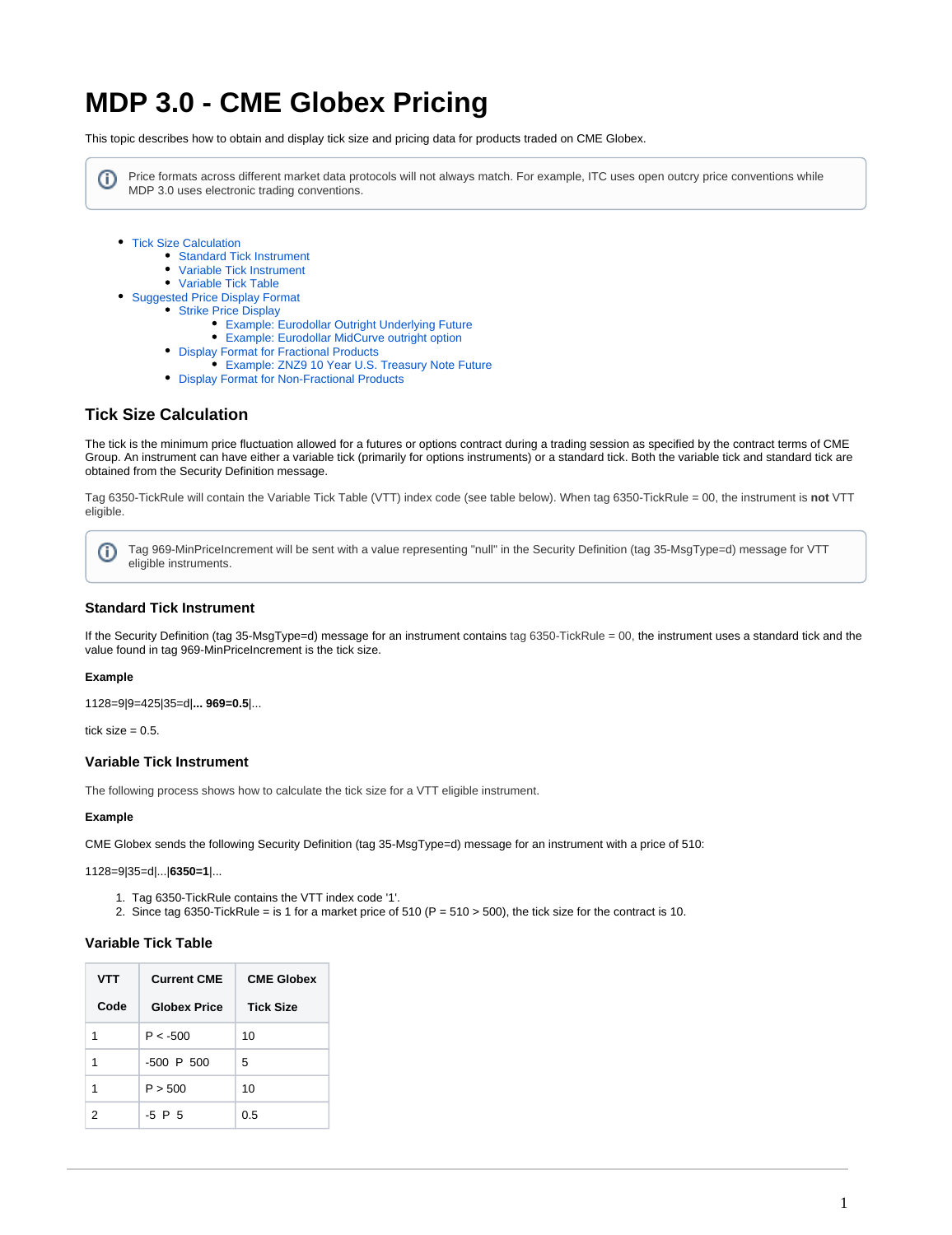| $\overline{2}$ | $P < -5$     | 1              |
|----------------|--------------|----------------|
| $\overline{2}$ | P > 5        | 1              |
| 3              | $-10$ P $10$ | 1              |
| 3              | $P < -10$    | 2              |
| 3              | P > 10       | $\overline{2}$ |
| 4              | $P < -500$   | 25             |
| 4              | -500 P 500   | 5              |
| 4              | P > 500      | 25             |
| 10             | $P < -300$   | 25             |
| 10             | -300 P 300   | 5              |
| 10             | P > 300      | 25             |
| 11             | $P < -300$   | 10             |
| 11             | -300 P 300   | 5              |
| 11             | P > 300      | 10             |
| 12             | $P < -5$     | 0.50           |
| 12             | $-5$ P $5$   | 0.25           |
| 12             | P > 5        | 0.50           |
| 13             | $-25$ P < 25 | 1              |
| 13             | $P < -25$    | 5              |
| 13             | P > 25       | 5              |

# <span id="page-1-0"></span>**Suggested Price Display Format**

This section provides an approach to extracting price information from the market data Security Definition message for display by the client. As described below, some products may require a decimal to fractional price conversion prior to display.

#### <span id="page-1-1"></span>**Strike Price Display**

Observe the following when displaying strike prices:

- For most products, clients may use the Display Factor of the underlying future to format the strike price of an option.
- The option's Display Factor should only be used for the option trade price and tick.

CME Group does not guarantee this solution will work for all option instruments due to differing market conventions between the futures O) and options.

#### <span id="page-1-2"></span>Example: Eurodollar Outright Underlying Future

#### Display Factor (9787): 0.01

Globex-format Settlement Price (1150): 9820.0000000

Factored Settlement Price (9787\*1150): 98.200000000– same method should be used for trade and book prices.

[15]="USD" [22]="8" [35]="d" [48]="807004" [55]="GEH8" [120]="^@^@^@" [167]="FUT" [200]="2018,3,null,null" [207]="XCME" [231]="null" [461]=" FFDXSX" [462]="14" [562]="1" [731]="00000100,4" [779]="1451893172010975676, 01/04/2016 07:39:32:010m:975u:676n" [864]="2" [865]="5" [1145] ="1205530200000000000" [865]="7" [1145]="1521453600000000000" [870]="1" [871]="24" [872]="00000000000011000000000000011101,786461" [911]="3458" [969]="5000000,-7" [980]="A" [996]="USD" [1140]="14999" [1141]="2" [264]="5" [1022]="GBX" [264]="2" [1022]="GBI" [1142]="A" [1143] ="100000000,-7" [1146]="125000000,-7" [1147]="10000000000000,-7" [1148]="null,-7" [1149]="null,-7" [1150]="98200000000,-7" [1151]="GE" [1180] ="312" [1234]="0" [1300]="82" [1435]="null" [1439]="null" [1682]="4" [5791]="93481" [5792]="403097" [5796]="16805, 01/04/2016" [5799]=" 00000000,0" [5818]="null" [5819]="null" [5849]="null" [6937]="GE" [9779]="N" [9787]="100000,-7" [9800]="null"

<span id="page-1-3"></span>Example: Eurodollar MidCurve outright option

Strike Price (202): 9975.0000000